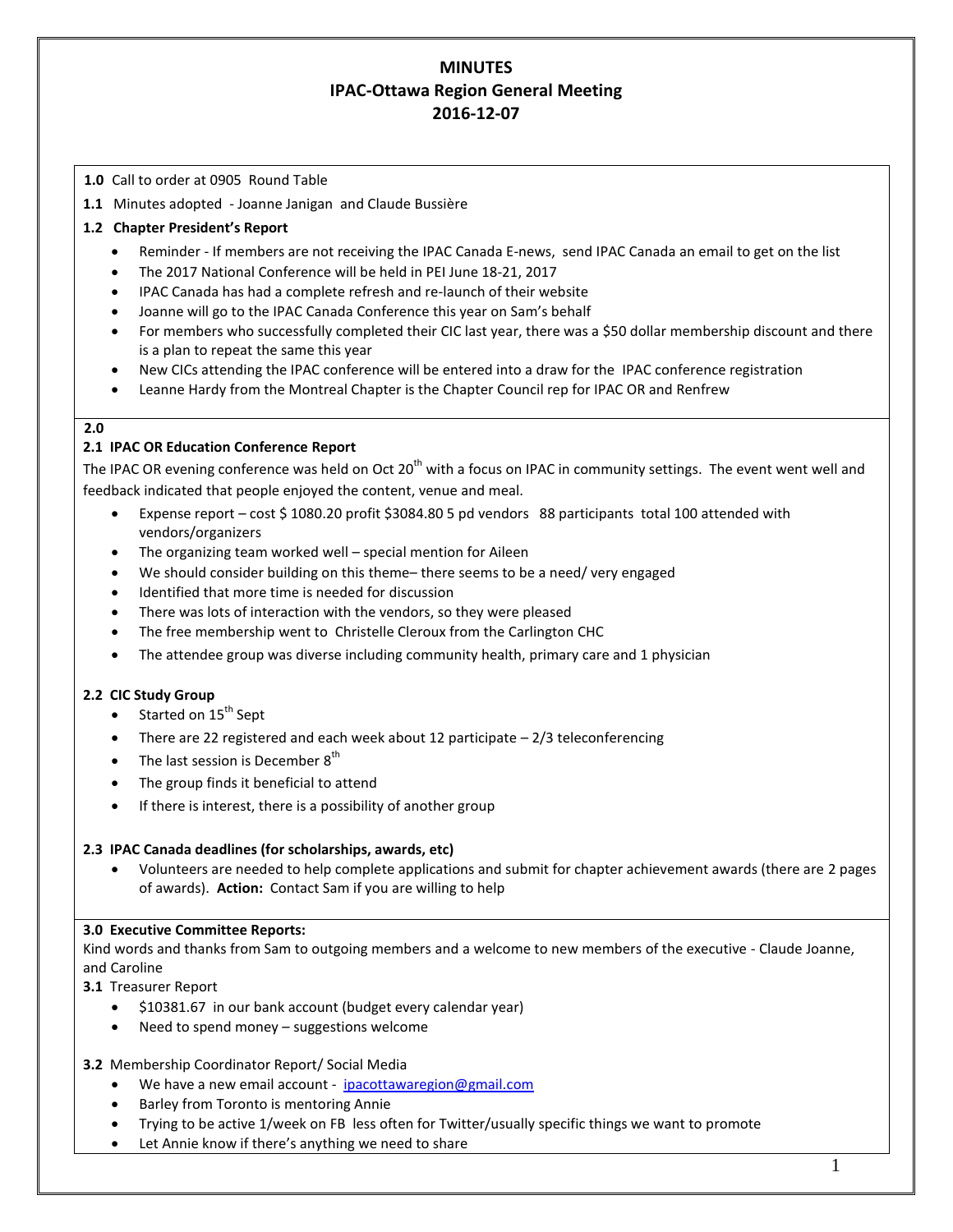# **MINUTES IPAC-Ottawa Region General Meeting 2016-12-07**

- Membership now 93
- We are actively recruiting other chapters are struggling
- Think about anyone in our settings that could benefit from joining
- Remember to like IPAC Ottawa on FB and follow us on twitter
- **3.3** Education Coordinator Report
	- Today: J. Shymanski C difficile and N. Mohamoud An MRSA Outbreak Investigation In a Level III NICU
	- Caroline Meguerditchian will coordinate education with Donna P
	- Let Donna or Caroline know if you've heard an interesting presentation recently or can make a recommendation
- **3.4** Webmaster
	- Need to change both Passwords on the IPAC Canada website
	- Send Pat items for posting as she is now able to post directly
	- Annie will send links to our Face Book and Twitter pages
	- Shirley is retiring and Pamela Chalmers is taking over
	- Let Pat know if the links don't work

### **4.0 IPAC Canada Subcommittees Reports:**

- 4.1 Education the core committee has not met since September but are meeting next week
	- Natalie is looking for feedback on the newsletter going out
- 4.2 Membership
	- As noted above
- 4.3 Standards and Guidelines -Joanne C
	- There is a Nov 14 meeting
	- The Board has requested an updated position statement on antimicrobial products in the community
	- Reviewing cleaning and disinfection in Community Care
	- Collette will be the rep **Action: Sam will let Collette know**

#### **5.0 PHO partner updates**

5.1 PHO

- Laura will promote IPAC Ottawa with the 2 community groups PHO connects with (CCAC and Community Health Care Agencies)
- The PHO restructuring is complete there are now 5 networks Ottawa is Eastern site hiring 2 regional specialists
- Upcoming initiatives in New Year

5.2 PIDAC

- Almost done with revision of Environmental doc 2017 release
- Working with MOHLTC with heater cooler units resources to assist hospitals with notification
- Looking at subgroup for dialysis document CDC doc is 2001 but most still applicable

#### **6.0**

#### **6.1 Interest Group Reports**

Reports were shared from interest groups. Full reports are available on the IPAC Canada website [http://www.ipac](http://www.ipac-canada.org/Members/members_interest_groups.php)[canada.org/Members/members\\_interest\\_groups.php](http://www.ipac-canada.org/Members/members_interest_groups.php) . Please note that members can be added to the distribution lists for any of the meetings by contacting Kelly Wagner a[t admin@ipac-canada.org](mailto:admin@ipac-canada.org)

[Community Health Care Interest Group](http://www.ipac-canada.org/Members/members_comm.php) - Catherine Richard – The group is looking for a new chair and secretary